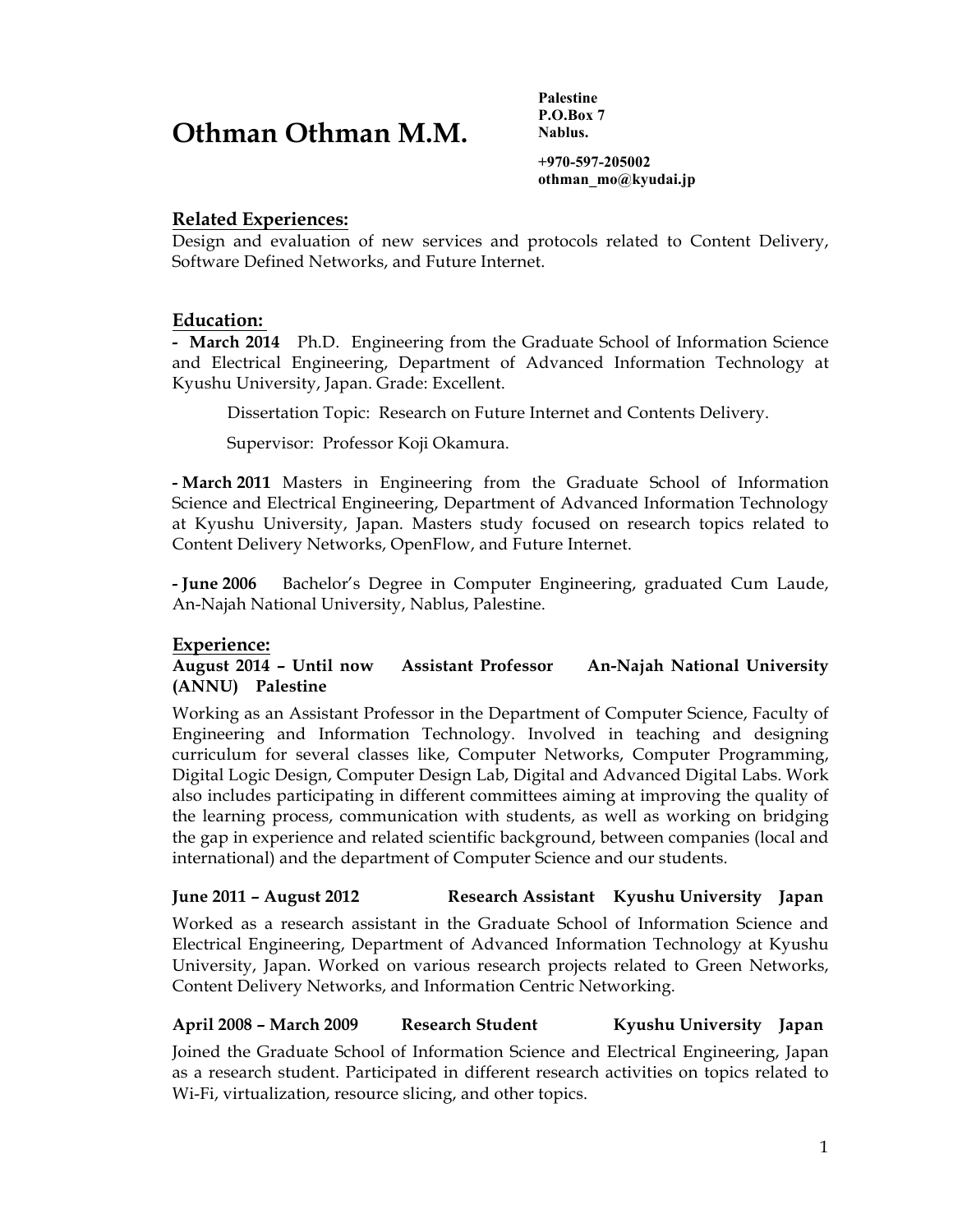# **August 2006 – April 2008 Teaching and Research Assistant An-Najah National University Palestine**

Teaching and Research Assistant in the Computer Engineering Department at ANNU, Palestine. Work included teaching different Labs and some classes such as Computer Design Lab, Microcontroller Lab, Digital Lab, Computer Networks Lab, computer programming (C++), and many others. Work also included supervision of Bachelor's graduation projects both in Hardware and Software projects.

## **February 2007- May 2007 Software Developer Super Link Co. Palestine**

Software Developer at Super Link Communication Company. Work involved developing the mobile application for the Electronic Voucher Distribution project "MERSAL".

#### **June 2005 - August 2005 Engineer/ Trainee Exalt Co. Palestine**

Trainee at the R&D in Exalt Technologies Company (a former Siemens R&D branch), Ramallah, Palestine. Trained in the field of data telecommunication equipment development.

#### **2002 - 2004 Website Design Self-Employed Palestine**

Designed several websites for local organizations like the Palestine General Federation of Trade Union and Balata-al-Balad Committee.

#### **Honors and Awards:**

**- September 2001 - June 2006** A Grant of An-Najah National University for students with honors during my undergraduate studies in the Science in Computer Engineering major.

**- April 2008 - March 2014** Japanese Ministry of Education, Culture, Sports, Science and Technology (MEXT) Scholarship for graduate studies.

Granted one of the three scholarships for graduate studies. Those were selected form all the applicants from Palestine.

Granted a scholarship from April 2008 to March 2009 as a research student, then from April 2009 to March 2011 as a Master's student, as well as from April 2011 to March 2014 for the Ph.D. work.

**- August 2011** Received an award for best poster at the 8th Doctoral Students Seminar in Kyushu University, Japan, for the poster titled "Traffic Aware - Flow Aggregation Algorithm (TA-FAA)."

**- August 2012** Received the Best Student Paper Award for the paper "Evaluation of OpenFlow's Enhancements" presented at the APAN Network Research Workshop, Colombo, Sri Lanka.

#### **Volunteer Experience:**

**April 2013 – June 2013 Supporter Kyushu University Japan** Joined the International Student Support Team at Kyushu University, Japan. Helping international students to settle in and adjust in Japan.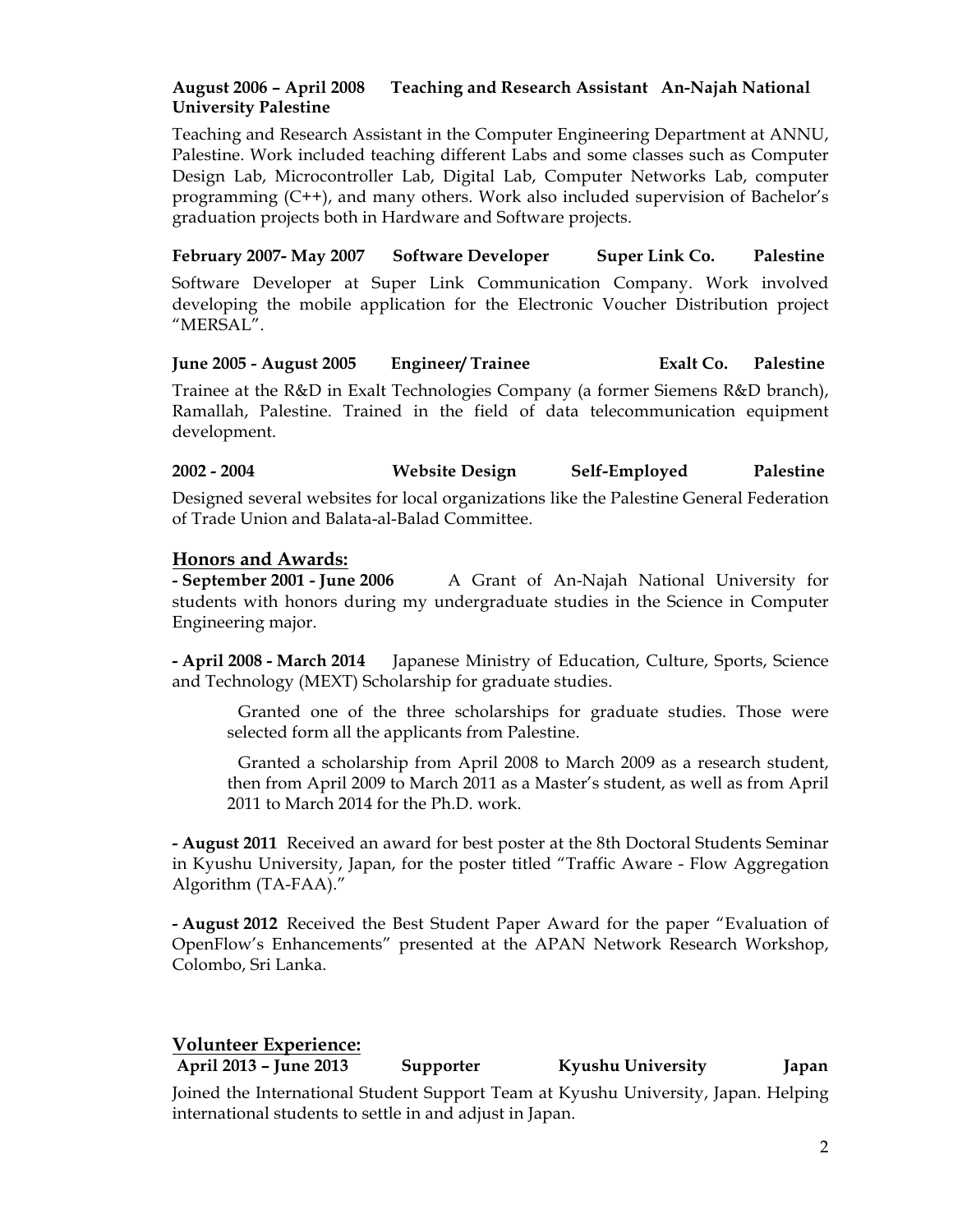# **Computer skills:**

- Knowledge in several programming languages like C, C++, PHP, Java (Standard, Enterprise and mobile), multithreaded programming in C/C++, Linux Kernel modification.
- Knowledge in Network and application programming, socket programming, raw socket programming, distributed systems programming, and other related to network programming.
- Knowledge in computer networking simulation environments and data analysis tools like OMNeT++, NS3, R, and others.
- Knowledge in Microcontrollers, and Embedded Systems' Design and Programming.
- Database design and programming.
- Computer Hardware and maintenance.

# **Publications:**

**- February 2012** "On Demand Content Anycasting to Enhance Content Server Using P2P Network". IEICE TRANSACTIONS on Information and Systems Vol.E95-D No.2 pp.514-522 (Special Section on Architectures, Protocols, and Applications for the Future Internet).

**- September 2013** "Securing Distributed Control of Software Defined Networks". IJCSNS International Journal of Computer Science and Network Security, VOL.13 No.9, September 2013.

# **Conference Papers:**

**- June 2010** "Design and implementation of application based routing using OpenFlow". In Proceedings of the 5th International Conference on Future Internet Technologies (CFI '10), Seoul, South Korea.

**- August 2010** "Improvement of Content Server with Contents Anycasting Using OpenFlow". In Proceedings of the 30th APAN Network Research Workshop, Hanoi, Vietnam.

**- March 2011** "Contents Anycasting Applications for Future Internet". In Proceedings of the 11th ICCSA-IAENG's IMECS Conference, Hong Kong, Hong Kong.

**- August 2011** "Wider Adapation and Enhancement of OpenFlow". In Proceedings of the 32nd APAN Network Research Workshop, New Delhi, India.

**- August 2012** "Evaluation of OpenFlow's Enhancements". In Proceedings of the 34th APAN Network Research Workshop, Colombo, Sri Lanka.

**- June 2013** "Aiding OpenFlow Controller by Enhancing OpenFlow's Control Model, and Behavior of Flows". In Proceedings of the TERENA 2013 Networking Conference (TNC2013), Maastricht, Netherlands.

**- July 2013** "Hybrid Control Model for Flow-Based Networks". In Proceedings of The First IEEE International Workshop on Future Internet Technologies (IWFIT 2013), along with COMPSAC 2013 international conference, Kyoto, Japan.